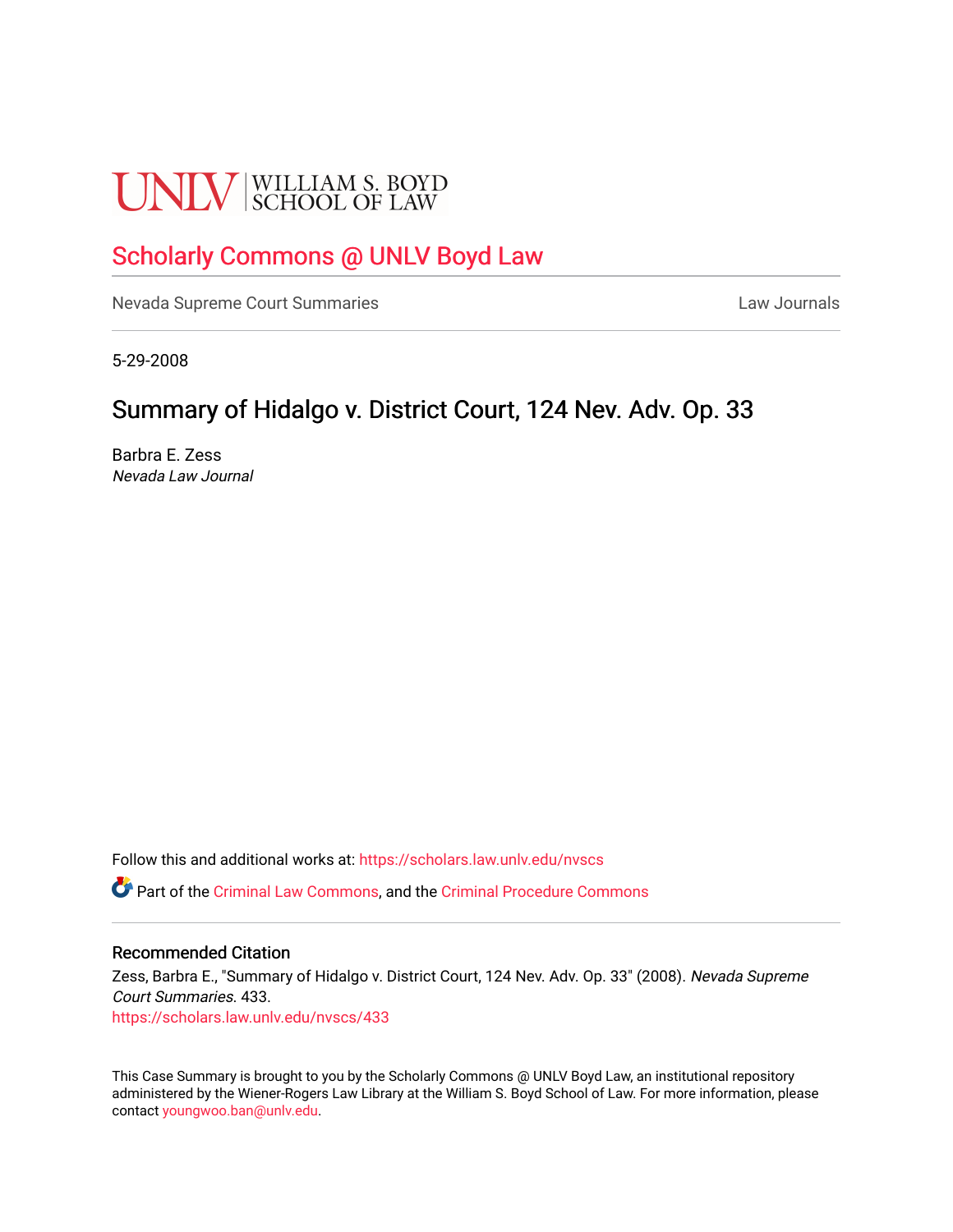## *Hidalgo v. District Court*  **124 Nev. Adv. Op. 33 (May 29, 2008)[1](#page-1-0)**

### CRIMINAL LAW – AGGRAVATING CIRCUMSTANCES; CRIMINAL PROCEDURE; DEATH PENALTY

#### **Summary**

Petitioner Luis Hidalgo III, awaiting a capital murder trial, successfully made a petition for a writ of mandamus or prohibition challenging the alleged aggravating circumstances (solicitation to commit murder) as not being "a felony involving the use or threat of violence to the person of another" as required by NRS 200.033(2)(b). Although the court found the other aggravating circumstance, murder to receive money, to be in violation of  $SCR\ 250(4)(c)$ requirements, the court decided to allow the State amend its notice of intent to seek the death penalty to cure the deficiency.<sup>[2](#page-1-1)</sup>

#### **Disposition/Outcome**

The Nevada Supreme Court granted the petition in part, striking the two aggravating circumstances alleging solicitation to commit murder as prior violent felonies pursuant to NRS 200.033(2), but also allowed the State to amend its notice of intent to seek the death penalty to clarify the pecuniary gain aggravator.

#### **Factual and Procedural History**

Luis Hidalgo III is awaiting trial on one count of conspiracy to murder Timothy Hadland, one count of first-degree murder for Hadland's death, and two counts of solicitation to commit the murders of two alleged witnesses to Hadland's death. The State had filed notice of intent to seek the death penalty alleging three aggravating circumstances: the two solicitation counts as prior felonies involving the use or threat of violence to another person and a third aggravator alleging the murder was committed to receive money.<sup>[3](#page-1-2)</sup>

On December 12, 2005, petitioner moved the district court to strike the State's notices of intent. The district court heard argument on the motion in March and September of 2006 and

 $\overline{a}$ 

<span id="page-1-0"></span><sup>&</sup>lt;sup>1</sup> By Barbra E. Zess

<span id="page-1-1"></span><sup>&</sup>lt;sup>2</sup> The original opinion, 123 Nev. Adv. Op. No. 59 (Dec. 27, 2007), which was withdrawn on February 21, 2008, fully granted the petitioner's writ and struck the State's notice of intent to seek the death penalty, rather than giving the State the opportunity to amend.

<span id="page-1-2"></span> $3$  NEV. REV. STAT. § 200.033 lists the circumstances by which murder of the first degree may be aggravated. Here, the State's notice of intent suggests that the first two aggravators (the two solicitation to commit murder counts) fall under 2(b): "A felony involving the use or threat of violence to the person of another…" and the third aggravator falls under (6): "The murder was committed by a person, for himself or another, to receive money or any other thing of monetary value." *Id.*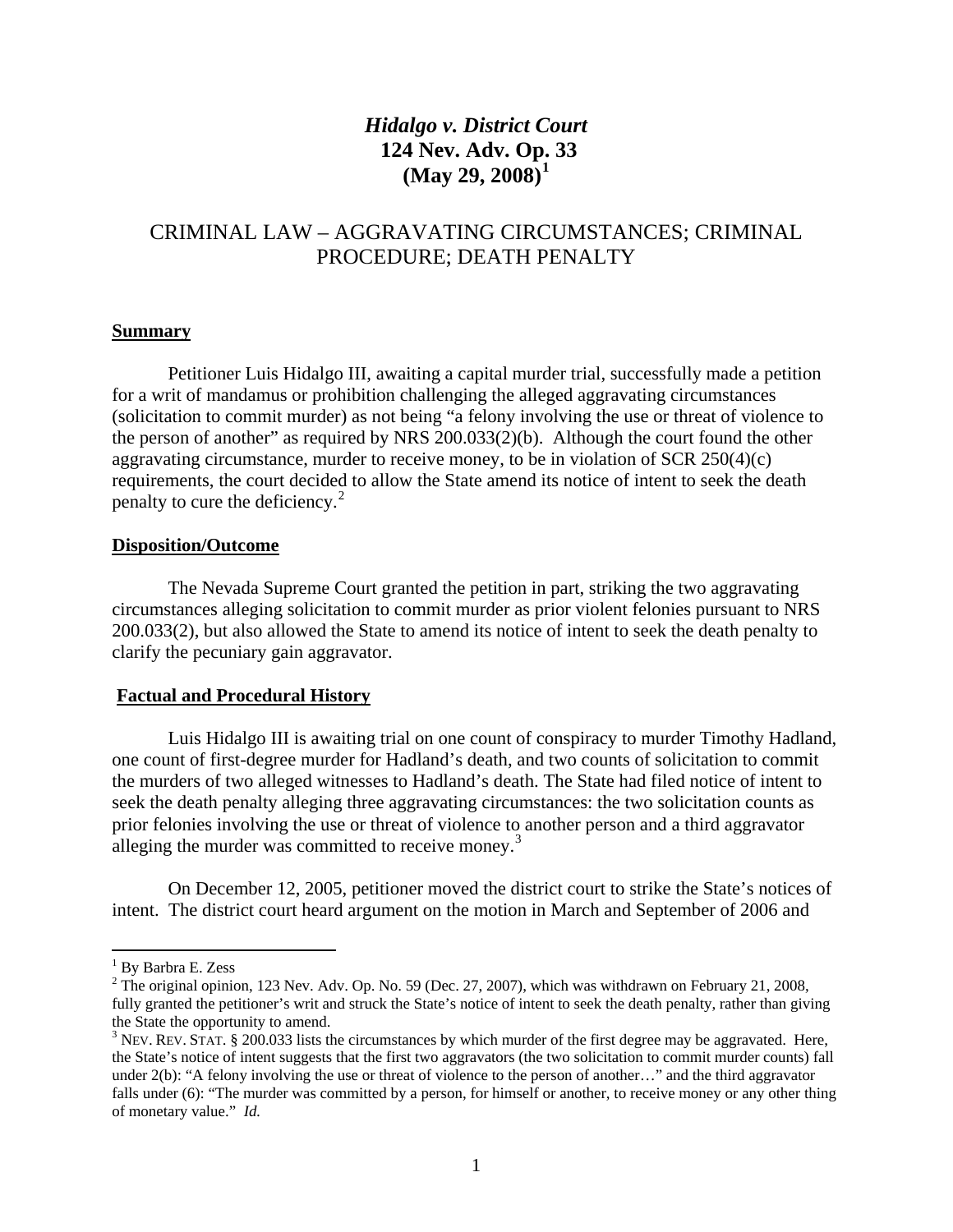denied the motion from the bench on September 8, 2006. The original petition challenged that district court ruling. On December 27, 2007, the court issued an opinion granting the petition for a writ of mandamus, which the court subsequently withdrew on February 21, 2008, pending resolution of a petition for rehearing. The court granted the rehearing petition and this opinion is issued in place of the court's prior opinion.

#### **Discussion**

 $\overline{a}$ 

#### Aggravators one and two: solicitation to commit murder as a prior felony involving the use or threat of violence under NRS 200.033(2)(b)

 The question presented is whether solicitation to commit murder can serve as a priorviolent-felony aggravating circumstance under NRS 200.033(2)(b). The court narrowed the question to whether the solicitation of a violent crime can be considered an offense involving the *threat* of violence to the person of another.<sup>[4](#page-2-0)</sup> On the one hand, the court noted that solicitation is criminalized because it carries the risk of leading to the consummation of a crime. On the other hand, the court had already stated that a risk or potential of harm to others "does not constitute a 'threat' under NRSW 200.033(2)(b)."[5](#page-2-1)

 To answer the question, the court relied upon decisions from Florida and Arizona that concluded that solicitation to commit murder cannot support an aggravator based on a prior felony involving the use or threat of violence to another person. The Supreme Court of Florida, in *Elam v. State*, concluded that "violence is not an inherent element" of solicitation.<sup>[6](#page-2-2)</sup> In *Lopez v. State*, a Florida appellate court reasoned that the crime of solicitation does not itself involve a threat of violence.[7](#page-2-3) The Supreme Court of Arizona concluded in *State v. Ysea* that solicitation to commit aggravated assault could not support the aggravating factor of a prior felony involving "the use or threat of violence on another person" because the statutory definition of solicitation did not require an act or a threat of violence as an element of the crime.<sup>[8](#page-2-4)</sup>

The underlying reasoning that the court adopts from these cases is that the violent nature of the crime being solicited "does not transform *soliciting* murder into *threatening* murder within the meaning of the statute."<sup>[9](#page-2-5)</sup>

<span id="page-2-0"></span> $4$  The court noted that the crime of solicitation to commit murder is defined in NEV. REV. STAT. § 199.500(2) and that the elements of solicitation do not involve the *use* of violence to another, regardless of the crime solicited. 5

<span id="page-2-1"></span><sup>&</sup>lt;sup>5</sup> Redeker v. District Court, 108 Nev. 200, 202 (1992) (quoting People v. Miley, 204 Cal. Rptr. 347, 352 (Ct. App. 1984)).<br><sup>6</sup> See Elam v. State, 636 So. 2d 1312, 1314 (Fla. 1994).

<span id="page-2-3"></span><span id="page-2-2"></span><sup>&</sup>lt;sup>7</sup> See Lopez v. State, 864 So. 2d 1151 (Fla. Dist. Ct. App. 2003). "The gist of criminal solicitation is enticement' of another to commit a crime. No agreement is needed, and criminal solicitation is committed even though the person solicited would never have acquiesced to the scheme set forth by the defendant. Thus the general nature of the crime of solicitation lends support to the conclusion that solicitation, by itself, does not involve the threat of violence even if the crime solicited is a violent crime." *Id*. at 1152-1153. 8 *See* State v. Ysea, 956 P.2d 499, 502 (Ariz. 1998). 9

<span id="page-2-4"></span>

<span id="page-2-5"></span><sup>&</sup>lt;sup>9</sup> Hidalgo v. Dist. Ct., 124 Nev. Adv. Op. No. 33, 9 (May 29, 2007).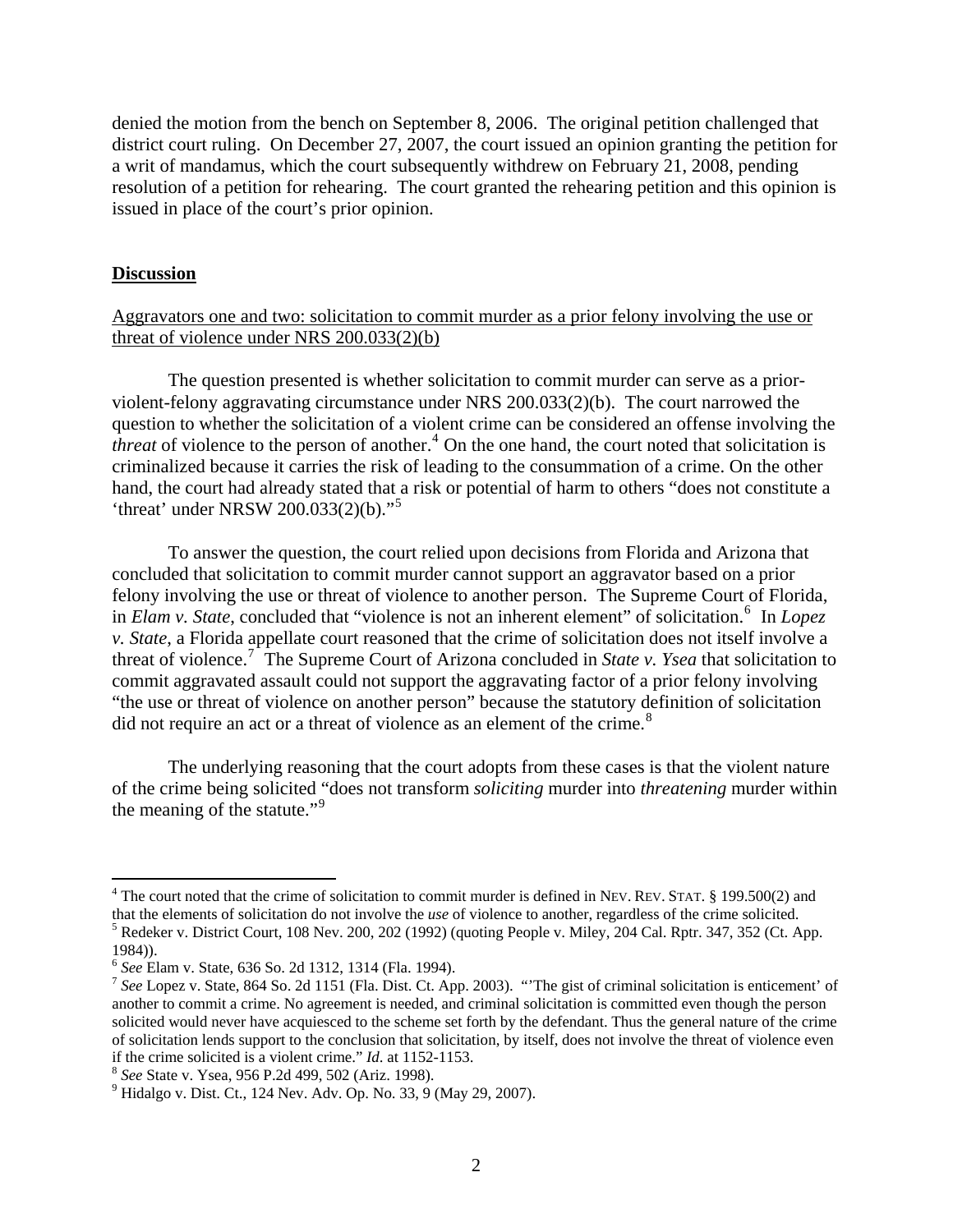The court determined that the California and Oklahoma cases<sup>[10](#page-3-0)</sup> the State cited in support of allowing solicitation to commit murder to maintain a prior-violent-felony aggravator were not on point. Additionally, the court distinguished this case from *Weber v. State* in which two priorviolent-felony aggravators based on sexual assault of a minor were upheld, even though the elements of sexual assault do not include the use or threat of violence.<sup>[11](#page-3-1)</sup> In *Weber*, the court had concluded that the evidence showed "at least implicit" threats of violence were perceived by the minor and enabled the sexual assaults to occur.<sup>[12](#page-3-2)</sup> Here, the court noted that there were no allegations that the petitioners made threats of violence, implicit or explicit, that were perceived as such by the intended victims. $13$ 

#### Aggravator three: murder to receive money or any other thing of monetary value under NRS 200.033(6)

 The petitioners also asserted that the State did not satisfy the requirements of SCR 250 that requires the State to specifically allege all aggravating circumstances it intends to prove and to specifically allege the facts on which the State will rely to prove each aggravating circumstance. The court concluded that while the notice in this case included a number of specific factual allegations, the repeated use of "and/or" "undercut" the required level of specificity and therefore the State failed to provide a clear statement of how the facts support the aggravator.

 The court noted that when a notice connects a string of facts with "and/or," it permits the finding of the aggravator based on any of the facts taken separately was well as together. Therefore, if the State pleads its notice in this fashion, each separate fact must support the aggravator, not just any of the facts taken together. The court concluded that the notice in this case failed in this regard because the State's alleged factual allegations supporting this aggravator are in an "incomprehensible format" such that it fails the due process requirements of SCR 250(4)(c).

Rather than striking the notice of intent to seek the death penalty because it was not in compliance with SCR 250(4)(c),<sup>[14](#page-3-4)</sup> the court decided to allow the State to amend the notice to clarify the factual allegations. In doing so, the court distinguished this case from the only other published decisions in which it struck notices of intent to seek the death penalty that were also not compliant with SCR 250(4)(c).<sup>[15](#page-3-5)</sup> Notably, the court expressly limited its holding in *Redeker v. District Court[16](#page-3-6)* to the particular facts and circumstances in that case.

<sup>&</sup>lt;sup>10</sup> See Woodruff v. State, 846 P.2d 1124 (Okla. Crim. App. 1983); People v. Edelbacher, 766 P.2d 1 (Cal. 1989).

<span id="page-3-3"></span>

<span id="page-3-2"></span><span id="page-3-1"></span><span id="page-3-0"></span><sup>&</sup>lt;sup>11</sup> See Weber v. State, 121 Nev. 554 (2005).<br><sup>12</sup> *Id.* at 586.<br><sup>13</sup> Judge Maupin took exception to this finding in his dissent, stating: "I do not read NRS 200.033(2)(b) to require that such a "threat of violence" must be perceived by the intended victim. Rather, I understand the aggravating circumstance to encompass a threat of violence that is communicated to another regardless of whether the threatened victim is aware of it."

<span id="page-3-4"></span><sup>&</sup>lt;sup>14</sup> Striking the State's notice of intent to seek the death penalty because of non-compliance with SCR 250(4)(c) is exactly what the court pronounced in its original opinion of Dec. 27, 2007, withdrawn Feb. 21, 2008.

<span id="page-3-5"></span><sup>&</sup>lt;sup>15</sup> The court has published only two other cases in which it stuck notices of intent to seek the death penalty that were not compliant with SCR 250(4)(c) – Redeker v. Dist. Ct., 122 Nev. 164 (2006) and State v. Dist. Ct. (Marshall), 116 Nev. 953 (2000).

<span id="page-3-6"></span><sup>16</sup> Redeker, 122 Nev. At 127.